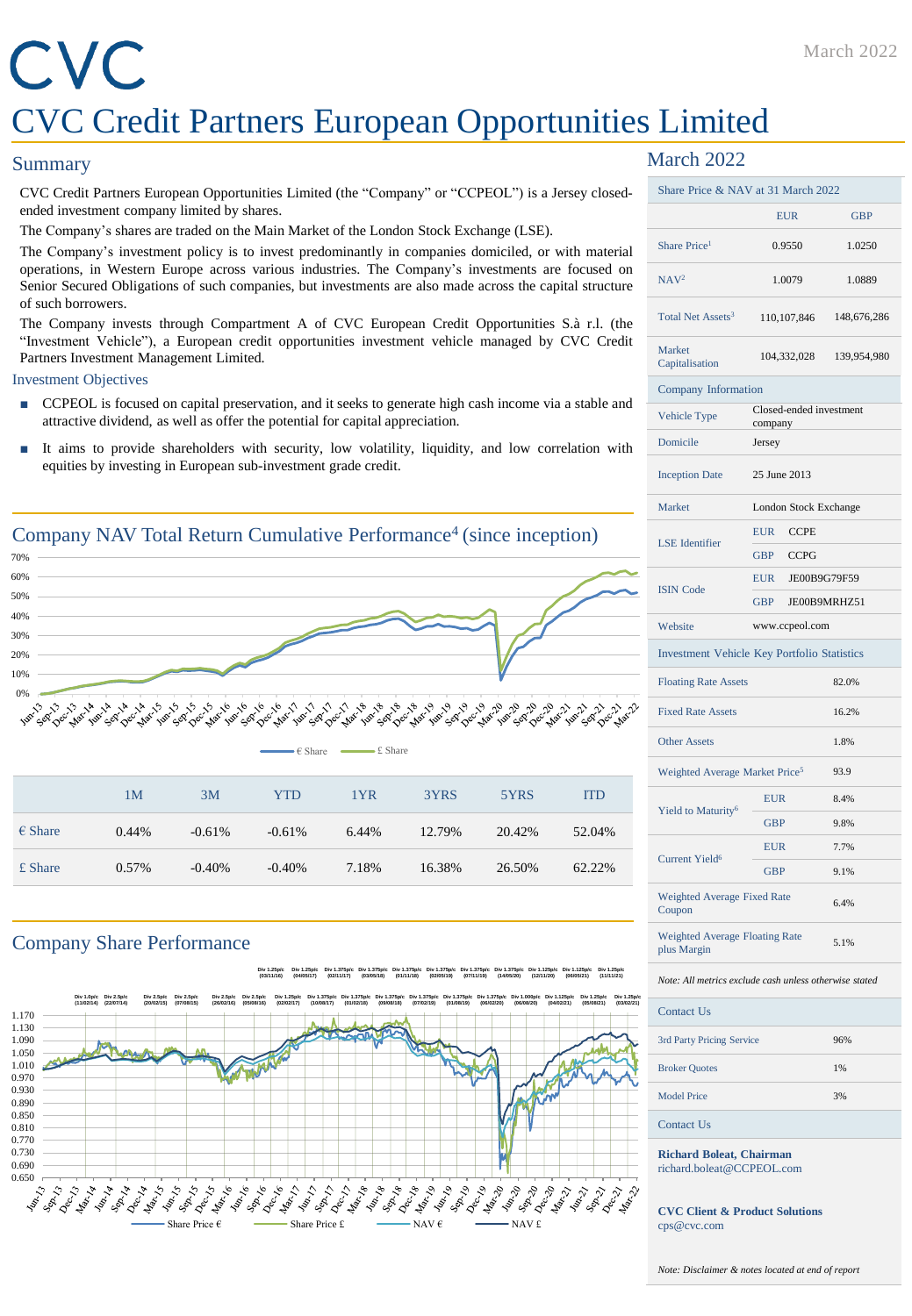# CVC CVC Credit Partners European Opportunities Limited

## Portfolio Manager



# **Pieter Staelens** Managing Director

*20 years experience*

Pieter joined CVC Credit in 2018. Pieter joined from Janus Henderson Investors in London where he was involved in various High Yield strategies and a credit long/short strategy. Prior to this, Pieter was at James Caird Asset Management, CQS, Remus Partners and Bear Stearns. Pieter is a graduate of the Université Catholique de Louvain in Belgium. He also holds an MSc in Finance, Economics and Econometrics from the Cass Business School and an MBA from the University of Pennsylvania.

## Market and Portfolio Commentary

Financial markets were volatile again in March 2022, as the war between Ukraine and Russia continues. This puts further pressure on already fragile supply chains, resulting in accelerating inflation. This has led central banks across the globe to tighten monetary policy, despite the risk of a slowdown in the global economy, raising the fears of stagflation. The Fed hiked base rates by 25bps in March, with further rate hikes likely to come over the next few months<sup>a</sup>, while the ECB ended their Pandemic Emergency Purchase Program at the end of March.

#### **European Sub Investment Grade Highlights**

New loan issuance came close to a full stop whilst the market analysed the medium to long repercussions of the war in the Ukraine. During March we saw €0.39bn total loan new issuances in Europe which compares with €21bn last year. Year-to-date ("YTD") issuance stood at €18.8bn or 54% below last year. We expect a gradual increase in new issuance post Easter which is likely to be at a wider yield in comparison with January and early February issuances. The HY market was closed during March in Europe with no bond issued in March and €10.8bn YTD (-72% vs. last year). b

The Credit Suisse Western European Leveraged Loan Index return, hedged to Euro, was at +0.09% for the month. Defensives +0.38% and cyclicals -0.20% in March. CCCs in March were down -2.33%, while BBs returned +0.25% and Bs returned +0.16%. As at the end of March, the 3-year discount margin on the index was 463bps.

The Credit Suisse Western European High Yield Index, hedged to Euro, was down -0.97%, marking the third consecutive negative return month (YTD -5.45%) on the back of investors' concerns around inflation and central bank policy compounded by the market volatility on the back of the Russian-Ukrainian conflict. c

#### **Portfolio Commentary**

As volatility in global risk markets remains elevated, sentiment in leveraged credit markets remains similarly volatile, and as such, activity within the performing book remained elevated in March. Our trading activity sought to again capitalize on the volatility and further optimize positioning. Throughout the month, we reduced exposure to names trading at tight prices, offering limited discount or unattractive income at current levels. We also exited three names in the USD performing sleeve as hedging costs have risen, and will look to redeploy that capital into EUR-denominated opportunities in the coming weeks. We completed a switch out of a USD-denominated position into the pari passu EUR-denominated debt of the same issuer in an effort to optimize current income. As of March close, performing credit (including cash) was 50.0% of the portfolio, trading at a weighted average price of 98.0 and a YTM of 5.0%, whilst delivering a 4.6% cash yield to the portfolio.

We remain diligent in our investment approach to the credit opportunities market, and our activity within the credit opportunities book during the month of March reflects this diligence. The team continues to work through new ideas, and with the macroeconomic and geopolitical uncertainty facing markets globally, we will maintain our diligent investment approach. During the month of March, we received a partial repayment of a position that we have held across the CVC Credit platform for many years. Previous challenges that the issuer faced resulted in depressed trading levels in recent years, and we maintained conviction in our thesis which enabled us to add risk at a significant discount over time. The partial paydown – following a successful asset sale – serves as a testament to our proven investment approach. Additionally, we built a position in a new name in the low 90s during the month of March, further enhancing the convexity of the fund. We also added a new position during the month in the unsecured notes of an issuer that we have secured exposure to at a significant discount. Activity within the structured products sleeve remained elevated throughout the month. We participated in two primary issuances, acquiring new positions in the BB and B-rated paper of primary CLO deal. We also added a new name to the structured products sleeve at an attractive discount through successful participation in an auction. This brings our structured finance exposure to ~6% of the overall fund. As of March close, credit opportunities was 50.0% of the portfolio, trading at a weighted average price of 90.3 and a YTM of 9.6%, whilst delivering a 8.1% cash yield to the portfolio.

Across the entire portfolio, as of March month end, the weighted average market price was 93.9, trading at a YTM of 8.4% (€ hedged) / 9.8% (£ hedged), and delivering 7.7% (€ hedged) / 9.1% (£ hedged) cash yield (on a levered basis) versus a weighted average price of 96.5, YTM of 8.3% and cash yield of 7.9% as of December 2021. Floating rate instruments comprised 82.0% of the portfolio. Senior Secured 72.8%. The portfolio had a cash position of 3.6% (including leverage) with leverage at 1.3x assets.

As geopolitical and macroeconomic uncertainty remain significant risks to global markets, we will remain diligent in our investment approach across both performing and credit opportunities books. The fund is performing well against relevant benchmarks, and we will continue to work as a global team in managing the fund.

#### **Commentary Sources:**

<sup>a</sup> Bloomberg

<sup>b</sup>LCD, an offering of S&P Global Market Intelligence – April 2022

<sup>c</sup> Credit Suisse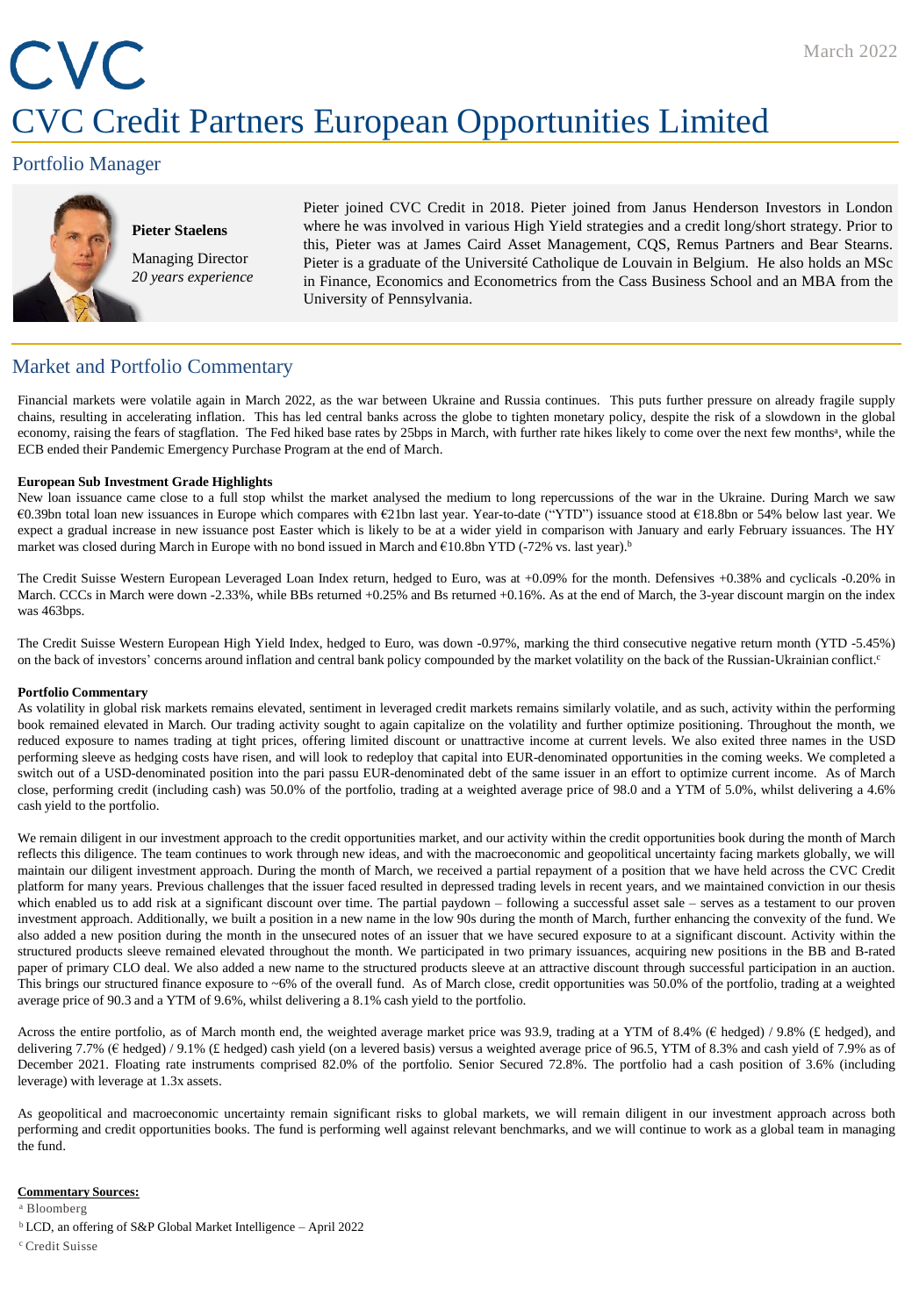# CVC

# CVC Credit Partners European Opportunities Limited

# Investment Vehicle Portfolio Statistics as at 31 March 2022<sup>5</sup>

| Top 5 Issuers                 |                                                                                               |                                        |                                                  |                                 |        |
|-------------------------------|-----------------------------------------------------------------------------------------------|----------------------------------------|--------------------------------------------------|---------------------------------|--------|
| <b>Issuer</b>                 | % of Gross Assets                                                                             | Industry                               |                                                  | Country                         |        |
| Doncasters                    | 5.52%                                                                                         | Diversified/Conglomerate Manufacturing |                                                  | United Kingdom                  |        |
| Civicia                       | 3.37%                                                                                         | Electronics                            |                                                  | United Kingdom                  |        |
|                               |                                                                                               |                                        |                                                  |                                 |        |
| Wella                         | 3.07%                                                                                         | Cosmetics / Toiletries                 |                                                  | Luxembourg                      |        |
| Colouroz                      | 2.57%                                                                                         | Chemicals, Plastics and Rubber         |                                                  | Germany                         |        |
| Hotelbed                      | 2.32%                                                                                         | Leisure                                |                                                  | Spain                           |        |
| <b>Industry Exposure</b>      | MV(%)                                                                                         | <b>Currency Exposure</b>               | MV(%)                                            | RepRisk ESG Rating <sup>7</sup> | MV(%)  |
|                               | Healthcare & Pharmaceuticals                                                                  |                                        |                                                  | <b>AAA</b>                      | 20.7%  |
| 14%                           | Chemicals, Plastics and Rubber<br><b>Business Services</b><br>Hotels, Motels, Inns and Gaming |                                        |                                                  | AA                              | 41.9%  |
| 23%<br>9%                     | Diversified/Conglomerate<br>Manufacturing<br>Non Durable Consumer Goods                       | 23%                                    | EUR                                              | $\mathbf{A}$                    | 24.2%  |
| 4%<br>7%<br>4%                | Retail Stores<br>Electronics                                                                  | 60%<br>17%                             | $\Box$ GBP                                       | <b>BBB</b>                      | 6.6%   |
| 4%<br>7%<br>4%<br>5% 5% 5% 6% | Beverage, Food and Tobacco<br>Construction & Building<br>Finance                              |                                        | $\blacksquare$ USD                               | <b>BB</b>                       | 0.7%   |
|                               | <b>Telecommunications</b><br>Oil and Gas                                                      |                                        |                                                  | $\, {\bf B}$                    | 0.0%   |
| Geographic Exposure           | Other<br>MV (%)                                                                               | <b>Asset Exposure</b>                  | MV(%)                                            | <b>CCC</b>                      | 0.0%   |
|                               | $\blacksquare$ UK                                                                             |                                        |                                                  | CC                              | 0.0%   |
| 10%<br>28%<br>.4%             | $\blacksquare$ U.S.                                                                           | 10%<br>4%<br>6%                        | Loans (1st Lien)<br>Senior Secured               | ${\bf C}$                       | 0.0%   |
| 10%                           | $\blacksquare$ Germany<br>$\blacksquare$ Netherlands                                          | 7%                                     | <b>Bonds</b><br>Loans (2nd Lien)                 | D                               | 0.0%   |
| 10%                           | $\blacksquare$ France<br>$\blacksquare$ Spain                                                 | 57%<br>16%                             | $\blacksquare$ Structured<br>$\blacksquare$ Cash | <b>NR</b>                       | 5.8%   |
| 22%<br>12%                    | ■Luxembourg<br>$\blacksquare$ Other                                                           |                                        | $\blacksquare$ Other                             | Total                           | 100.0% |
|                               |                                                                                               |                                        |                                                  |                                 |        |

# Look Through Reporting6,8 as at 31 March 2022

| <b>Rating Exposure</b> |                                      |                   |       |
|------------------------|--------------------------------------|-------------------|-------|
| Rating                 | Average Spread Duration <sup>9</sup> | MV(E)             | MV(%) |
| <b>BB</b>              | 7.16                                 | 11.1m             | 3%    |
| B                      | 4.26                                 | 246.9m            | 67%   |
| CCC                    | 2.66                                 | 76.6m             | 21%   |
| NR.                    | 4.76                                 | 34.3 <sub>m</sub> | 9%    |
|                        | <b>Interest Rate Exposure</b>        |                   |       |
| <b>Type</b>            | <b>Duration</b>                      | MV(E)             | MV(%) |
| Floating               | 0.20                                 | 302.6m            | 82%   |
| Fixed                  | 3.31                                 | 59.7m             | 16%   |
| Warrants               | 0.00                                 | 6.7 <sub>m</sub>  | 2%    |

| MV(E)  | MV(%) |
|--------|-------|
| 221.7m | 60%   |
| 63.3m  | 17%   |
| 84.0m  | 23%   |
|        |       |

#### **Notes & Assumptions:**

- The sum of the market values may be larger than the NAV due to the effect of the investment vehicle leverage facility
- All duration and yield calculations are based on assets outstanding to maturity (no call or amortisation assumptions)
- Duration is calculated using the DURATION function in Excel, and includes approximations for interest rate duration for floating rate assets
- Rating is based on the average corporate rating from S&P and Moody's
- Certain assets such as CLO equity tranches are assumed to have zero spread and interest rate duration
- The duration for non-equity CLO tranches is based on a WAL of 5 years after the end of the reinvestment period

*Note: Amounts may not add up to 100% due to rounding.*